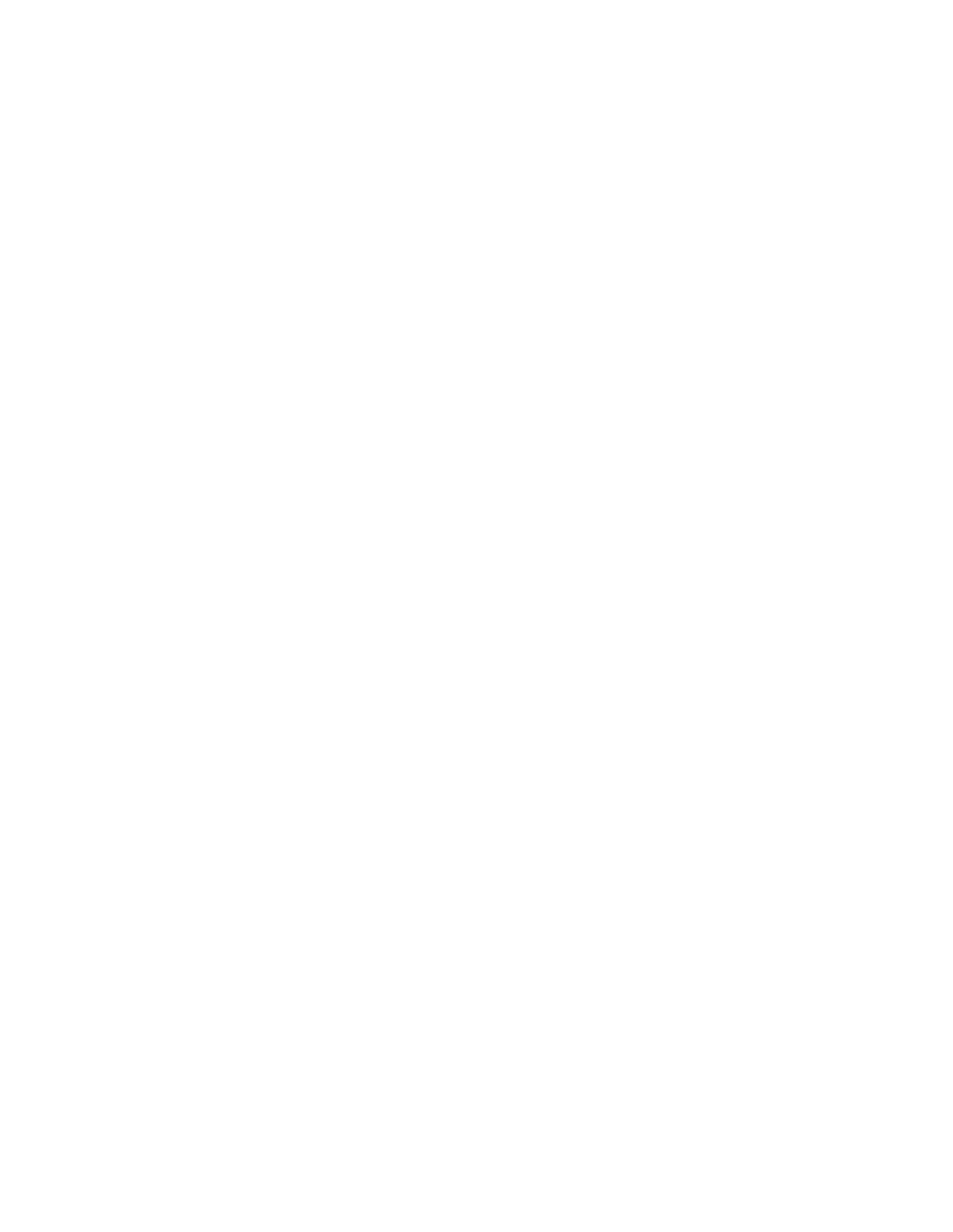|       | 2 Statutory and Executive Order Requirements for Conducting Economic Analyses  2-1 |  |
|-------|------------------------------------------------------------------------------------|--|
|       |                                                                                    |  |
| 2.1.1 |                                                                                    |  |
| 2.1.2 | Executive Order 12898, "Federal Actions to Address Environmental Justice           |  |
| 2.1.3 | Executive Order 13045, "Protection of Children from                                |  |
|       |                                                                                    |  |
| 2.1.4 |                                                                                    |  |
| 2.1.5 | Executive Order 13175, "Consultation and Coordination with                         |  |
| 2.1.6 | Executive Order 13211, "Actions Concerning Regulations that                        |  |
|       |                                                                                    |  |
| 2.2.1 | The Regulatory Flexibility Act of 1980 (RFA) as amended by The Small Business      |  |
|       | Regulatory Enforcement Fairness Act of 1996 (SBREFA), (5 U.S.C. 601-612) 2-4       |  |
| 2.2.2 |                                                                                    |  |
| 2.2.3 |                                                                                    |  |
|       |                                                                                    |  |
|       |                                                                                    |  |
|       |                                                                                    |  |
|       |                                                                                    |  |
|       |                                                                                    |  |
|       |                                                                                    |  |
| 4.1.1 |                                                                                    |  |
| 4.1.2 |                                                                                    |  |
|       |                                                                                    |  |
| 4.2.1 |                                                                                    |  |
| 4.2.2 |                                                                                    |  |
|       |                                                                                    |  |
| 4.3.1 |                                                                                    |  |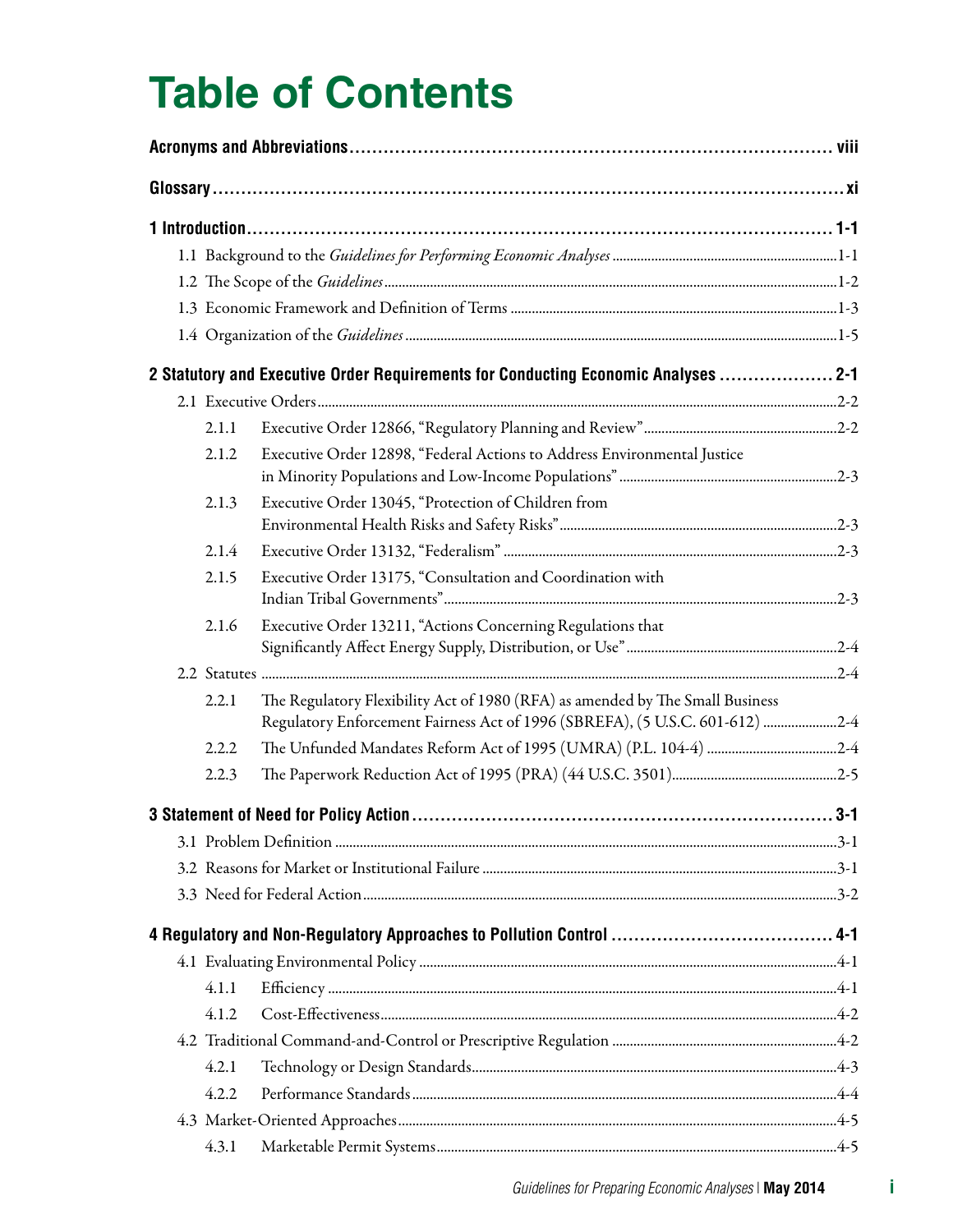| 4.3.2 |  |
|-------|--|
| 4.3.3 |  |
| 4.3.4 |  |
|       |  |
| 4.4.1 |  |
| 4.4.2 |  |
| 4.4.3 |  |
|       |  |
| 4.5.1 |  |
| 4.5.2 |  |
| 4.5.3 |  |
| 4.5.4 |  |
| 4.5.5 |  |
| 4.5.6 |  |
| 4.5.7 |  |
| 4.5.8 |  |
|       |  |
| 4.6.1 |  |
| 4.6.2 |  |
|       |  |
|       |  |
|       |  |
|       |  |
|       |  |
|       |  |
| 5.3.1 |  |
| 5.3.2 |  |
| 5.3.3 |  |
| 5.3.4 |  |
|       |  |
| 5.4.1 |  |
| 5.4.2 |  |
| 5.4.3 |  |
|       |  |
| 5.5.1 |  |
| 5.5.2 |  |
| 5.5.3 |  |
|       |  |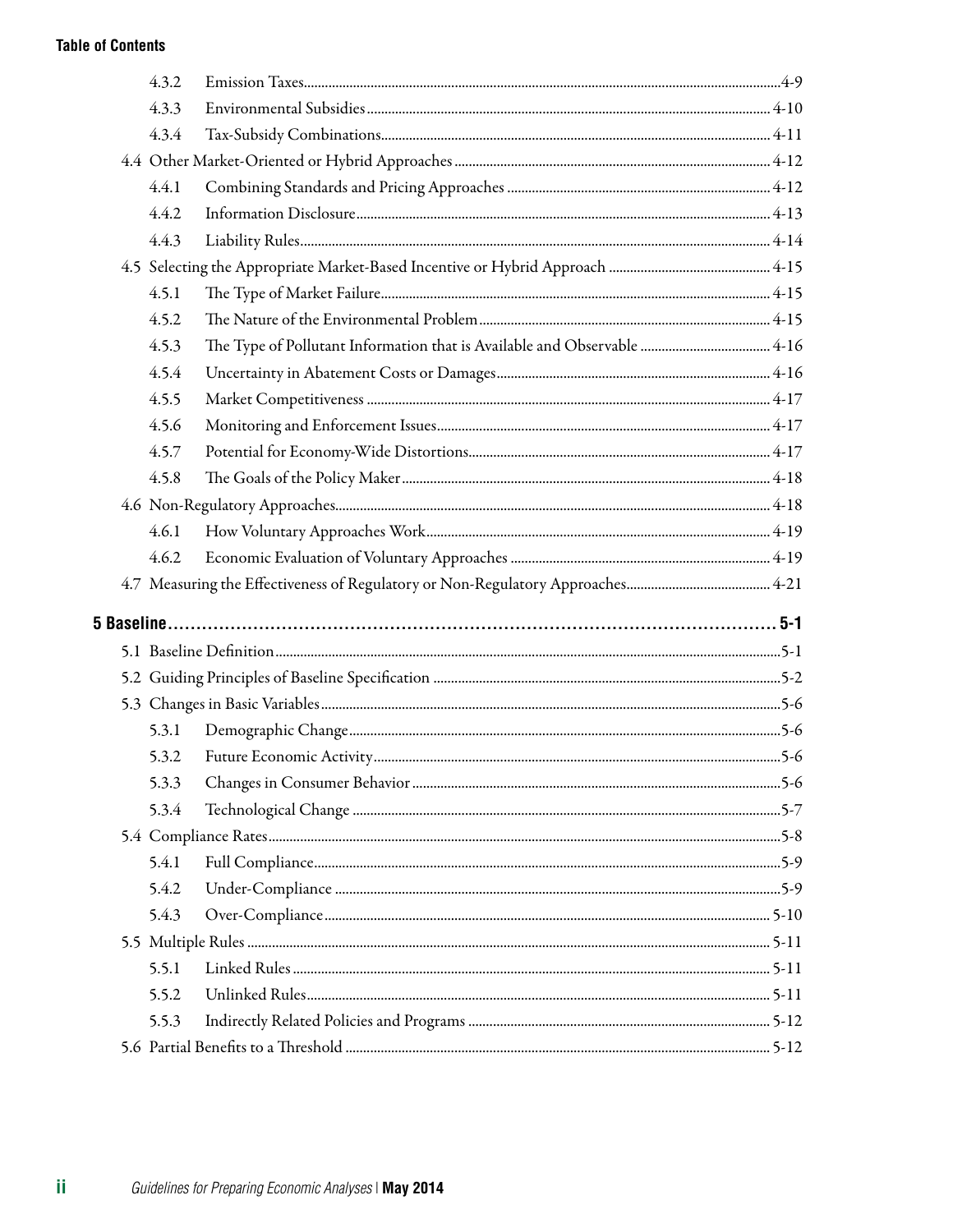| 5.7.1 |  |
|-------|--|
| 5.7.2 |  |
|       |  |
|       |  |
|       |  |
| 6.1.1 |  |
| 6.1.2 |  |
| 6.1.3 |  |
| 6.1.4 |  |
| 6.1.5 |  |
| 6.1.6 |  |
|       |  |
| 6.2.1 |  |
| 6.2.2 |  |
| 6.2.3 |  |
| 6.2.4 |  |
| 6.2.5 |  |
|       |  |
| 6.3.1 |  |
| 6.3.2 |  |
| 6.3.3 |  |
|       |  |
|       |  |
|       |  |
|       |  |
| 7.2.1 |  |
| 7.2.2 |  |
| 7.2.3 |  |
|       |  |
| 7.3.1 |  |
| 7.3.2 |  |
| 7.3.3 |  |
|       |  |
|       |  |
| 7.5.1 |  |
| 7.5.2 |  |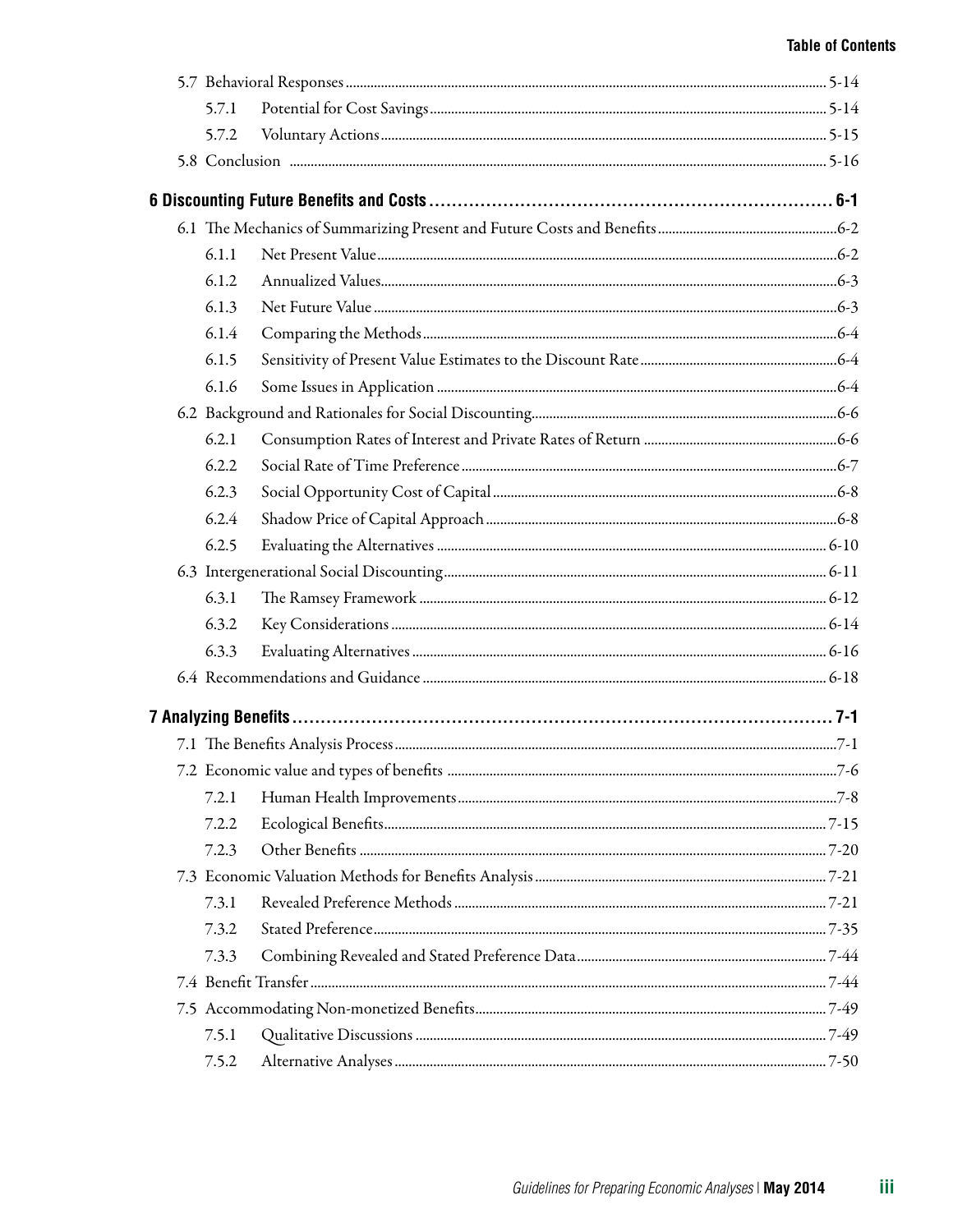| 8.1.1  |                                                                             |  |
|--------|-----------------------------------------------------------------------------|--|
| 8.1.2  |                                                                             |  |
| 8.1.3  |                                                                             |  |
| 8.1.4  |                                                                             |  |
|        |                                                                             |  |
| 8.2.1  |                                                                             |  |
| 8.2.2  |                                                                             |  |
| 8.2.3  |                                                                             |  |
|        |                                                                             |  |
| 8.3.1  |                                                                             |  |
| 8.3.2  |                                                                             |  |
| 8.3.3  |                                                                             |  |
|        |                                                                             |  |
| 8.4.1  |                                                                             |  |
| 8.4.2  |                                                                             |  |
| 8.4.3  |                                                                             |  |
| 8.4.4  |                                                                             |  |
| 8.4.5  |                                                                             |  |
| 8.4.6  |                                                                             |  |
|        |                                                                             |  |
|        |                                                                             |  |
|        |                                                                             |  |
|        |                                                                             |  |
| 9.2.1  |                                                                             |  |
| 9.2.2  |                                                                             |  |
| 9.2.3  |                                                                             |  |
| 9.2.4  |                                                                             |  |
| 9.2.5  | Detailing Impacts on Governments and Not-for-Profit Organizations 9-11      |  |
|        |                                                                             |  |
| 9.3.1  |                                                                             |  |
| 9.3.2  |                                                                             |  |
| 9.3.3  |                                                                             |  |
|        | 10 Environmental Justice, Children's Environmental Health                   |  |
|        |                                                                             |  |
|        |                                                                             |  |
|        |                                                                             |  |
| 10.2.1 |                                                                             |  |
| 10.2.2 | Analyzing Distributional Impacts in the Context of Regulatory Analysis 10-6 |  |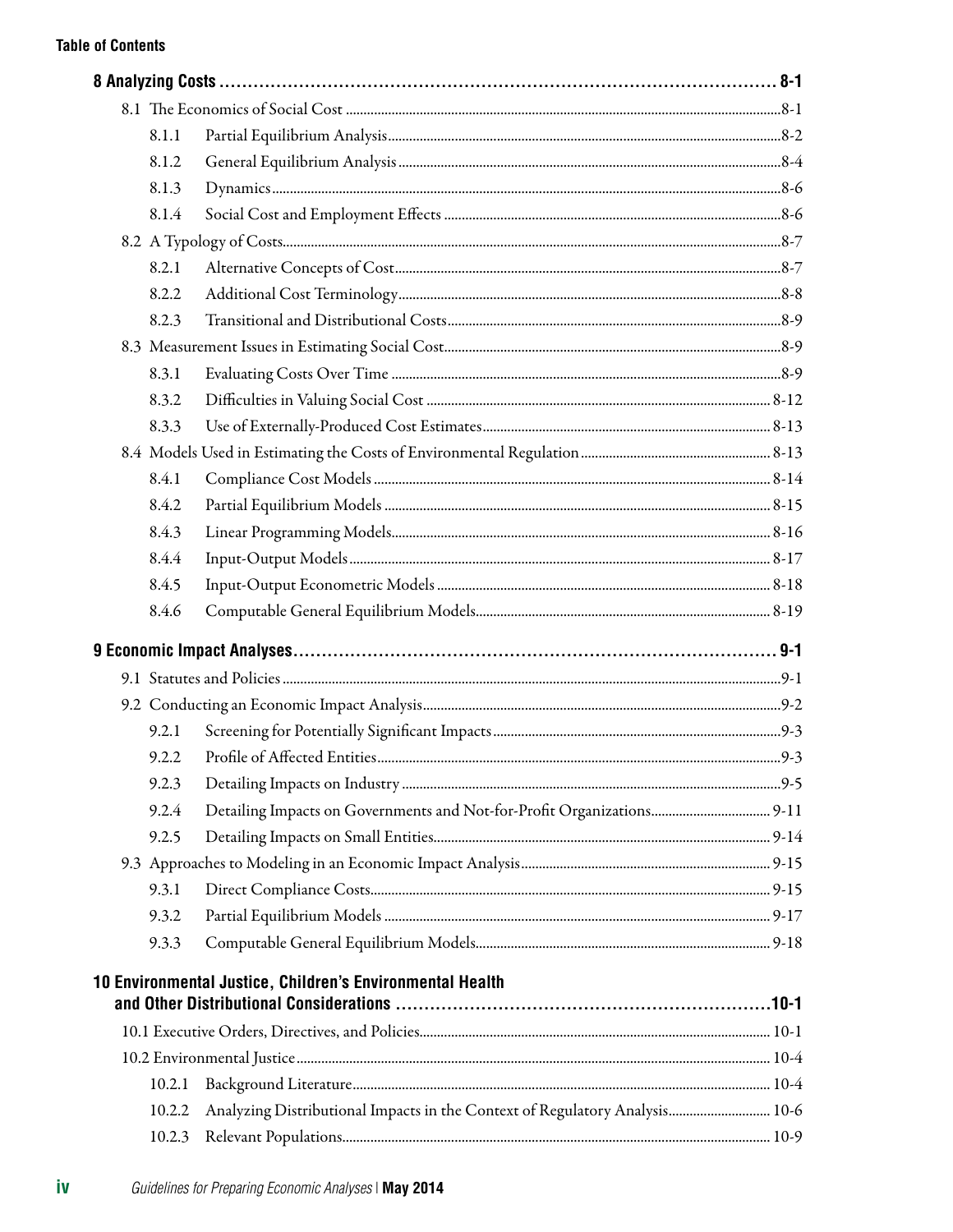| 10.2.5                            |                                                                                       |  |
|-----------------------------------|---------------------------------------------------------------------------------------|--|
| 10.2.6                            |                                                                                       |  |
| 10.2.7                            |                                                                                       |  |
| 10.2.8                            |                                                                                       |  |
|                                   |                                                                                       |  |
| 10.3.1                            |                                                                                       |  |
| 10.3.2                            |                                                                                       |  |
| 10.3.3                            |                                                                                       |  |
|                                   |                                                                                       |  |
| 10.4.1                            |                                                                                       |  |
| 10.4.2                            |                                                                                       |  |
|                                   |                                                                                       |  |
|                                   |                                                                                       |  |
|                                   |                                                                                       |  |
| 11.1.1                            |                                                                                       |  |
| 11.1.2                            |                                                                                       |  |
| 11.1.3                            | Presenting the Results of Economic Impact Analyses and Distributional Analyses 11-9   |  |
| 11.1.4                            | Reporting the Effects of Uncertainty on Results of Economic Analyses 11-9             |  |
|                                   | 11.2 Communicating Data, Model Choices and Assumptions, and Related Uncertainty  11-9 |  |
| 11.2.1                            |                                                                                       |  |
| 11.2.2                            |                                                                                       |  |
| 11.2.3                            | Addressing Uncertainty Driven by Assumptions and Model Choice  11-11                  |  |
|                                   |                                                                                       |  |
|                                   |                                                                                       |  |
| <b>Appendix A Economic Theory</b> |                                                                                       |  |
|                                   |                                                                                       |  |
|                                   |                                                                                       |  |
|                                   |                                                                                       |  |
|                                   |                                                                                       |  |

 $\mathbf V$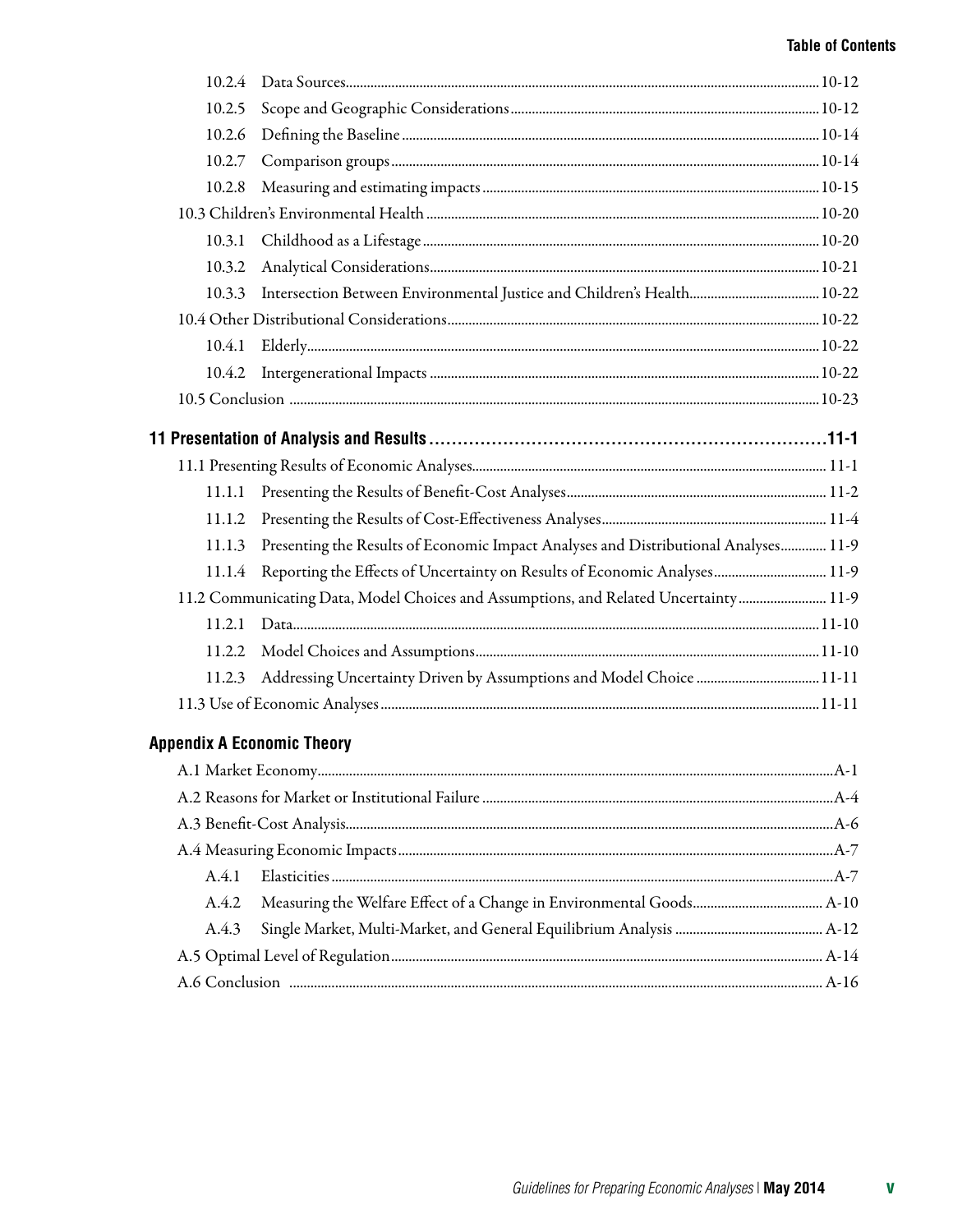# **List of Figures**

| Figure 6.1 |                                                                                       |  |
|------------|---------------------------------------------------------------------------------------|--|
| Figure 7.1 |                                                                                       |  |
| Figure 8.1 |                                                                                       |  |
| Figure 8.2 |                                                                                       |  |
| Figure 8.3 |                                                                                       |  |
| Figure 9.1 | Pollution Abatement Costs as a Percentage of Total Revenues for                       |  |
| Figure 9.2 | Pollution Abatement Costs are a very Small Percentage of Total Manufacturing Costs9-7 |  |
| Figure A.1 |                                                                                       |  |
| Figure A.2 |                                                                                       |  |
| Figure A.3 |                                                                                       |  |
| Figure A.4 |                                                                                       |  |
| Figure A.5 |                                                                                       |  |
|            |                                                                                       |  |
| Figure A.7 |                                                                                       |  |
| Figure A.8 |                                                                                       |  |
|            |                                                                                       |  |
|            |                                                                                       |  |
|            |                                                                                       |  |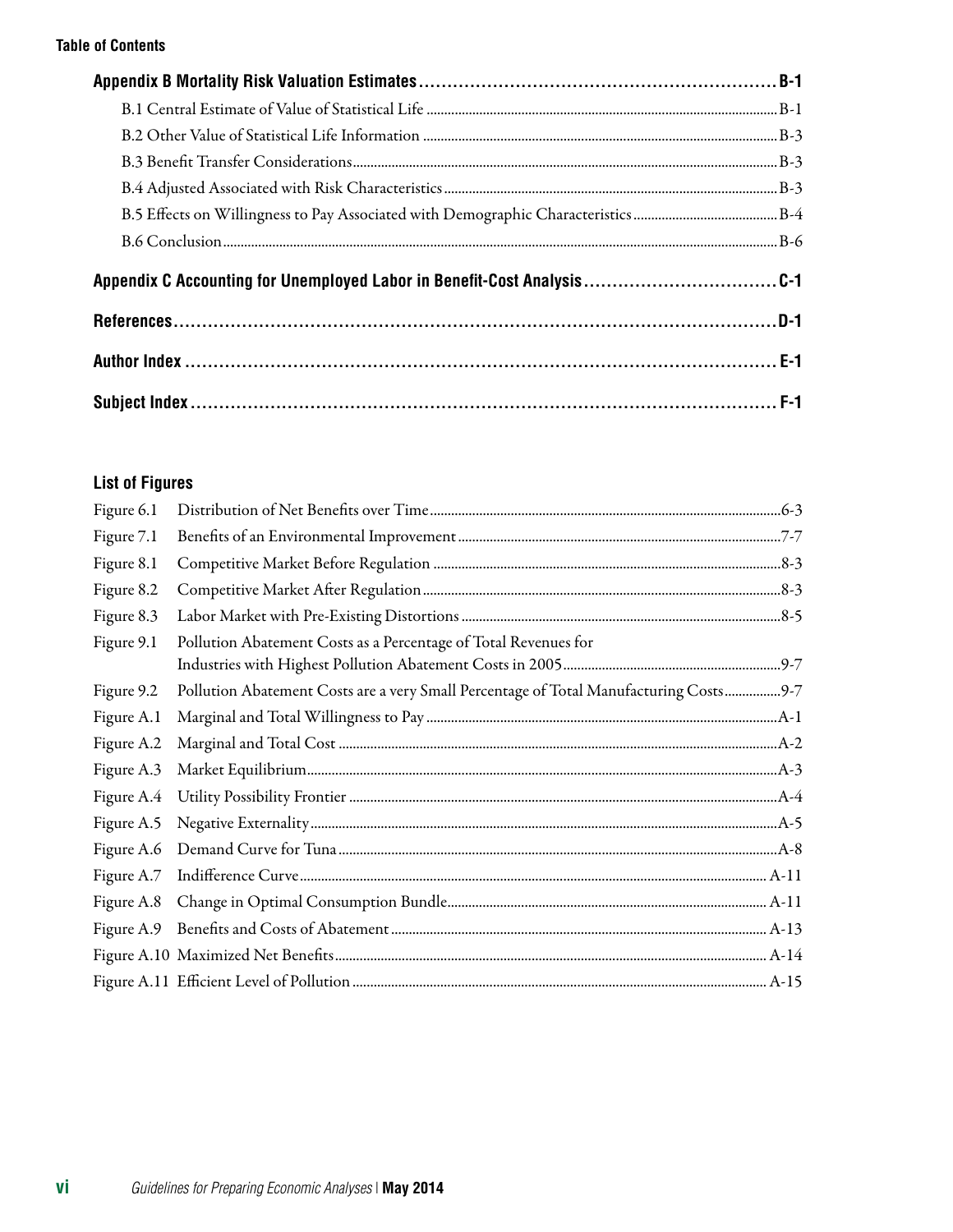# **List of Tables**

| Table 7.1  | Types of Benefits Associated With Environmental Policies: |  |
|------------|-----------------------------------------------------------|--|
|            |                                                           |  |
| Table 8.2  |                                                           |  |
| Table 8.3  |                                                           |  |
| Table 9.1  |                                                           |  |
| Table 9.2  |                                                           |  |
| Table 9.3  |                                                           |  |
| Table 11.1 |                                                           |  |
|            |                                                           |  |
|            |                                                           |  |
|            |                                                           |  |
|            |                                                           |  |

# **List of Text Boxes**

| Text Box 4.1  |                                                             |  |
|---------------|-------------------------------------------------------------|--|
| Text Box 4.2  |                                                             |  |
| Text Box 4.3  |                                                             |  |
| Text Box 5.1  |                                                             |  |
| Text Box 5.2  |                                                             |  |
| Text Box 6.1  |                                                             |  |
| Text Box 6.2  |                                                             |  |
| Text Box 6.3  |                                                             |  |
| Text Box 6.4  |                                                             |  |
| Text Box 6.5  |                                                             |  |
| Text Box 6.6  |                                                             |  |
| Text Box 7.1  | Estimating Benefits From Reducing Carbon Dioxide Emissions: |  |
| Text Box 7.2  |                                                             |  |
| Text Box 7.3  |                                                             |  |
| Text Box 7.4  |                                                             |  |
| Text Box 7.5  |                                                             |  |
| Text Box 7.6  | The Benefits and Costs of the Clean Air Act 1990 to 2010:   |  |
| Text Box 7.7  | Benefits Transfer: Water Quality Benefits in the            |  |
| Text Box 7.8  |                                                             |  |
| Text Box 8.1  |                                                             |  |
| Text Box 8.2  |                                                             |  |
| Text Box 10.1 |                                                             |  |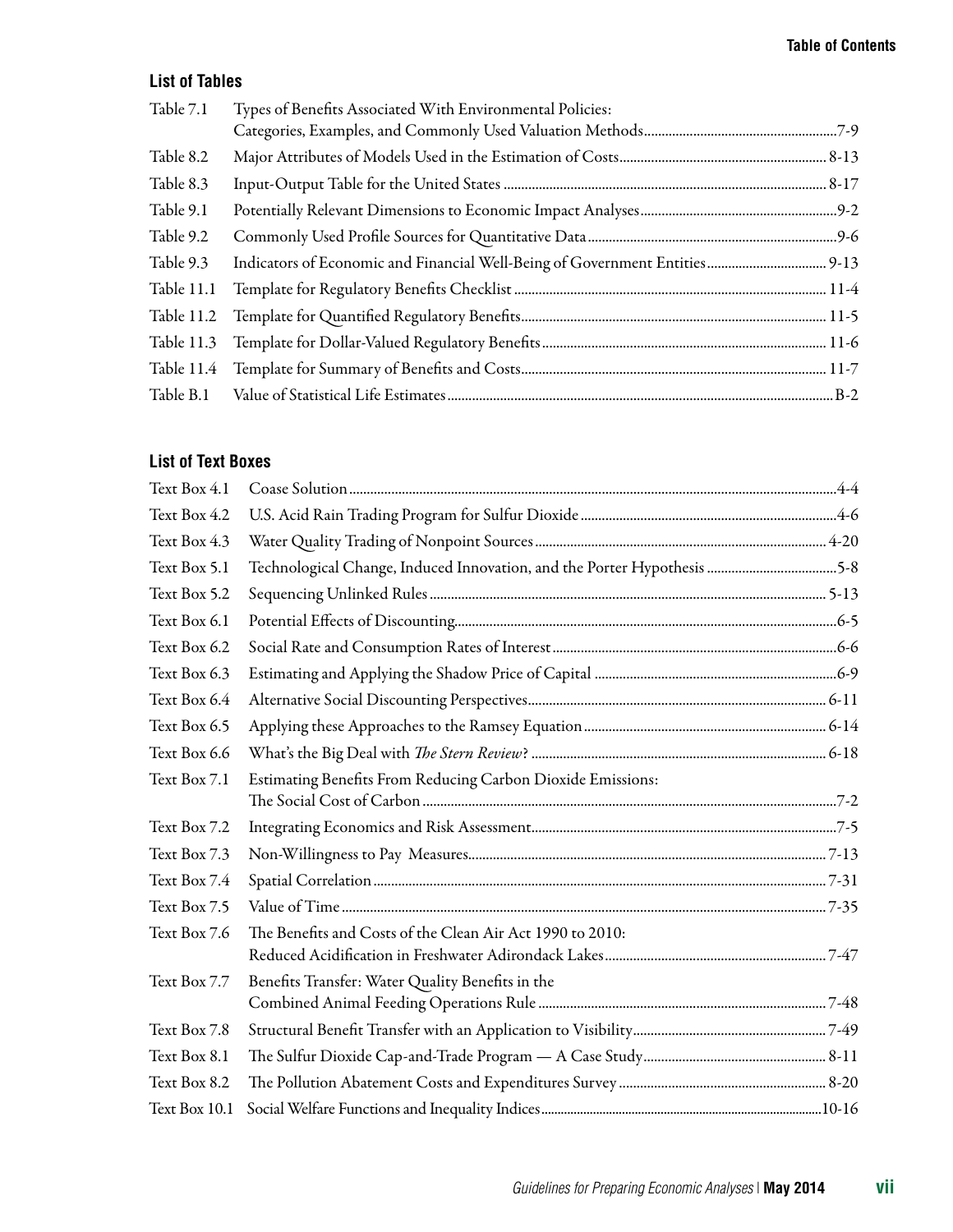# **Acronyms and Abbreviations**

| ABC             | Air Benefit and Cost (Group)                                         |
|-----------------|----------------------------------------------------------------------|
| AC              | annualized costs                                                     |
| <b>ACN</b>      | <b>AirControlNET</b>                                                 |
| ADP             | <b>Action Development Process</b>                                    |
| BAT             | best available technology                                            |
| <b>BCA</b>      | benefit-cost analysis                                                |
| <b>BLS</b>      | <b>Bureau of Labor Statistics</b>                                    |
| <b>BMP</b>      | <b>Best Management Practice</b>                                      |
| <b>BPT</b>      | best practicable technology                                          |
| CA              | conjoint analysis                                                    |
| <b>CAA</b>      | Clean Air Act                                                        |
| CAFO            | <b>Combined Animal Feeding Operations</b>                            |
| CAAA            | Clean Air Act Amendments                                             |
| <b>CAIR</b>     | Clean Air Interstate Rule                                            |
| <b>CAMR</b>     | Clean Air Mercury Rule                                               |
| CBO             | Congressional Budget Office                                          |
| CE              | certainty equivalent                                                 |
| <b>CEA</b>      | cost-effectiveness analysis                                          |
| <b>CEM</b>      | continual emissions monitoring                                       |
| <b>CEQ</b>      | Council on Environmental Quality                                     |
| <b>CERCLA</b>   | Comprehensive Environmental Response, Compensation and Liability Act |
| <b>CFC</b>      | chlorofluorocarbons                                                  |
| <b>CFOI</b>     | Census of Fatal Occupational Injuries                                |
| <b>CFR</b>      | Code of Federal Regulations                                          |
| CGE             | computable general equilibrium                                       |
| CO              | carbon monoxide                                                      |
| CO <sub>2</sub> | carbon dioxide                                                       |
| COI             | cost of illness                                                      |
| <b>CPI</b>      | <b>Consumer Price Index</b>                                          |
| CR.             | contingent ranking                                                   |
| CS              | compensating surplus                                                 |
| CV              | contingent valuation                                                 |
| <b>CV</b>       | compensating variation                                               |
| <b>DALY</b>     | disability-adjusted life year                                        |
| <b>DICE</b>     | Dynamic Integrated model of Climate and the Economy                  |
| <b>DOE</b>      | Department of Energy                                                 |
| DOT             | Department of Transportation                                         |
| DWL             | deadweight loss                                                      |
| EA              | economic analysis                                                    |
| <b>EBIT</b>     | earnings before interest and taxes                                   |
| <b>EEAC</b>     | <b>Environmental Economics Advisory Committee</b>                    |
| <b>EIA</b>      | economic impact analysis                                             |
| <b>ELG</b>      | <b>Effluent Limitation Guidelines</b>                                |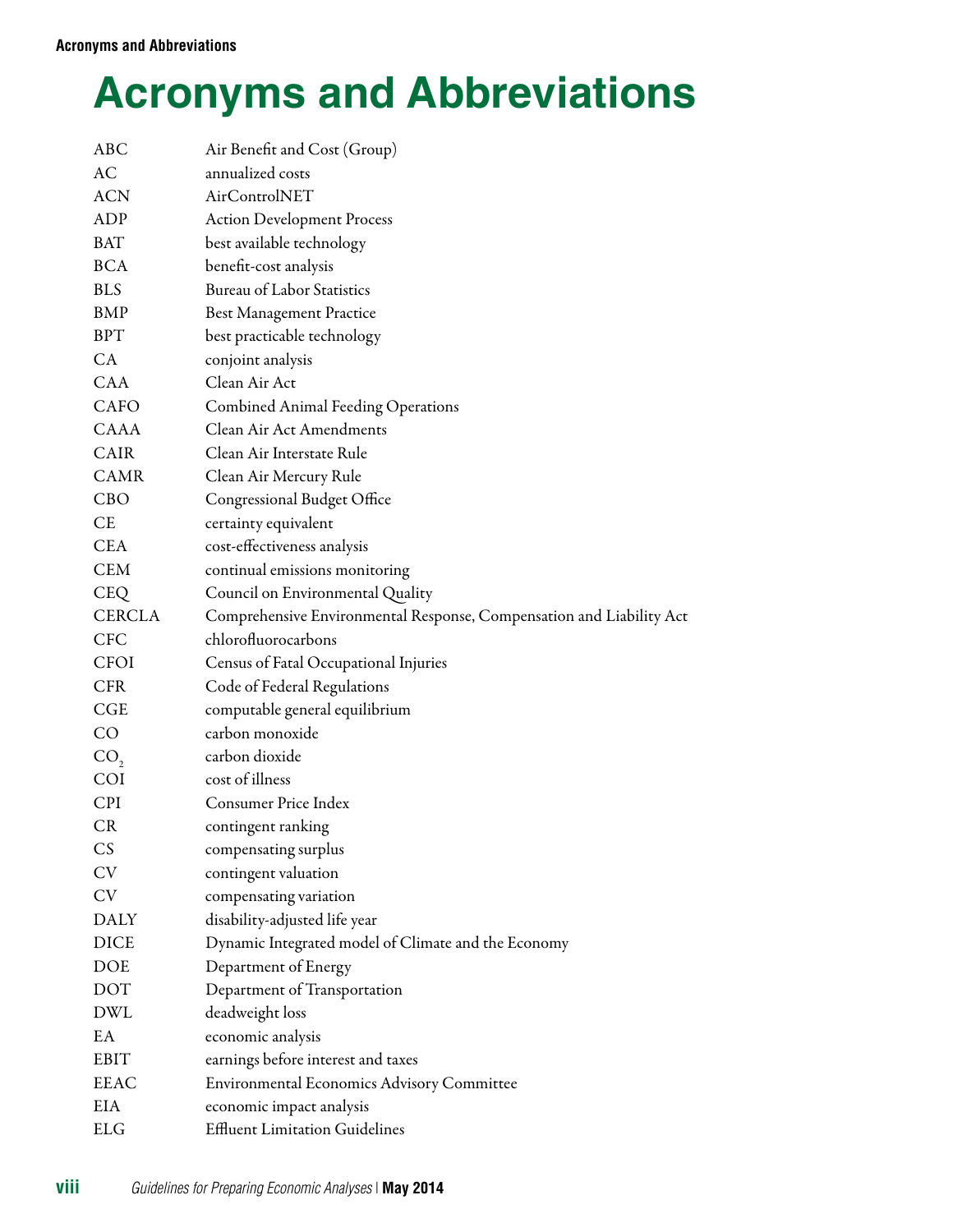| EO              | <b>Executive Order</b>                                 |
|-----------------|--------------------------------------------------------|
| EPA             | <b>Environmental Protection Agency</b>                 |
| ES              | equivalent surplus                                     |
| EV              | equivalent variation                                   |
| EVRI            | Environmental Valuation Reference Inventory            |
| <b>FINDS</b>    | Facility Index Data System                             |
| FR              | Federal Register                                       |
| <b>FTE</b>      | full-time equivalent employment                        |
| GDP             | gross domestic product                                 |
| GHG             | greenhouse gases                                       |
| <b>GIS</b>      | Geographic Information System                          |
| <b>HCFC</b>     | hydrochlorofluorocarbon                                |
| Hg              | mercury                                                |
| IAM             | integrated assessment model                            |
| <b>ICR</b>      | <b>Information Collection Request</b>                  |
| <b>IEc</b>      | Industrial Economics, Inc.                             |
| <b>IMPLAN</b>   | Impact Analysis for Planning                           |
| <b>IPCC</b>     | Intergovernmental Panel on Climate Change              |
| <b>IPM</b>      | <b>Integrated Planning Model</b>                       |
| LP              | linear programming                                     |
| <b>MAC</b>      | marginal abatement cost curve                          |
| MD              | marginal external damage curve                         |
| MR              | marginal revenue                                       |
| MPC             | marginal private costs                                 |
| MSC             | marginal social costs                                  |
| MSD             | marginal social damages                                |
| <b>NAAQS</b>    | National Ambient Air Quality Standards                 |
| <b>NAICS</b>    | North American Industrial Classification System        |
| NΒ              | net benefits                                           |
| NEI             | National Emissions Inventory                           |
| NEPA            | National Environmental Policy Act                      |
| <b>NESHAP</b>   | National Emission Standard for Hazardous Air Pollutant |
| <b>NFV</b>      | net future value                                       |
| NH <sub>3</sub> | ammonia                                                |
| <b>NIOSH</b>    | National Institute of Occupational Safety and Health   |
| <b>NOAA</b>     | National Oceanic and Atmospheric Administration        |
| NO <sub>z</sub> | nitrogen oxide                                         |
| <b>NPDES</b>    | National Pollutant Discharge Elimination System        |
| <b>NPV</b>      | net present value                                      |
| <b>NWPCAM</b>   | National Water Pollution Control Assessment Model      |
| <b>OAQPS</b>    | Office of Air Quality Planning and Standards           |
| OCC             | opportunity cost of capital                            |
| OECD            | Organization for Economic Cooperation and Development  |
| OGC             | Office of General Counsel                              |
| OIRA            | Office of Information & Regulatory Affairs             |
| <b>OLS</b>      | ordinary least squares                                 |
|                 |                                                        |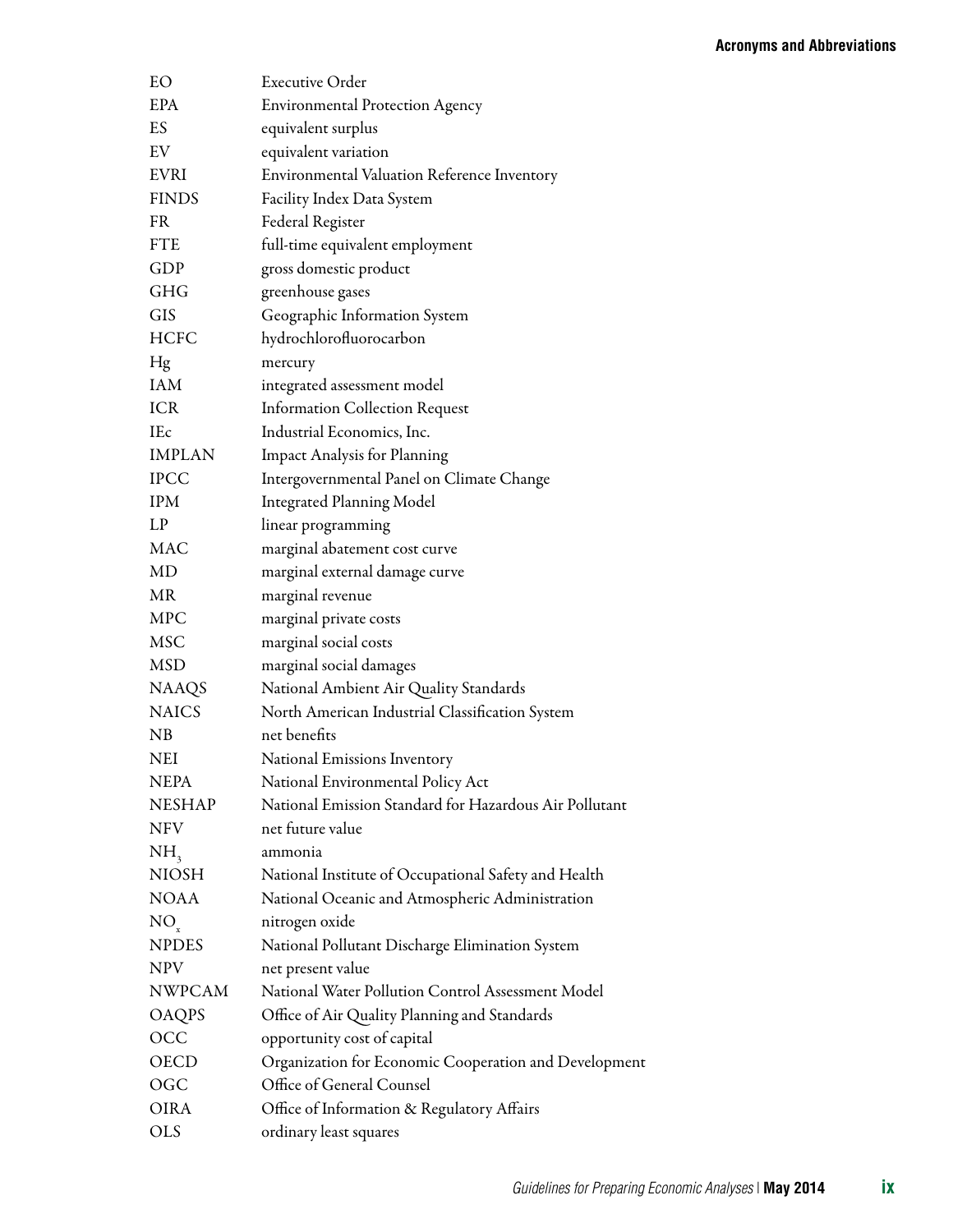### **Acronyms and Abbreviations**

| <b>OMB</b>      | Office of Management and Budget                                       |
|-----------------|-----------------------------------------------------------------------|
| <b>OSHA</b>     | Occupational Safety and Health Administration                         |
| <b>OTEA</b>     | Office of Trade and Economic Analysis                                 |
| PACE            | Pollution Abatement Costs and Expenditures                            |
| PAOC            | pollution abatement operating cost                                    |
| $PM_{2.5}$      | particulate matter, 2.5 microns in diameter or less                   |
| $PM_{10}$       | particulate matter, 10 microns in diameter or less                    |
| <b>POTW</b>     | publicly-owned (wastewater) treatment work                            |
| <b>PRA</b>      | Paperwork Reduction Act                                               |
| <b>PVC</b>      | present value of costs                                                |
| QA              | quality assurance                                                     |
| QALY            | quality-adjusted life year                                            |
| R&D             | research and development                                              |
| <b>RAPIDS</b>   | Rule and Policy Information Development System                        |
| <b>RACT</b>     | Reasonably Available Control Technology                               |
| <b>RCRA</b>     | Resource Conservation and Recovery Act                                |
| <b>RDD</b>      | random digit dialing                                                  |
| <b>REMI</b>     | Regional Economic Models, Inc.                                        |
| <b>RFA</b>      | Regulatory Flexibility Act                                            |
| <b>RIA</b>      | regulatory impact analysis                                            |
| <b>RUM</b>      | random utility maximization                                           |
| S&P             | Standard & Poor's                                                     |
| SAB             | Science Advisory Board                                                |
| SAM             | social accounting matrix                                              |
| <b>SBA</b>      | Small Business Administration                                         |
| SBREFA          | Small Business Regulatory Enforcement Fairness Act                    |
| SCC             | social cost of carbon                                                 |
| <b>SIC</b>      | Standard Industrial Classification                                    |
| SISNOSE         | significant economic impact on a substantial number of small entities |
| SO <sub>2</sub> | sulfur dioxide                                                        |
| SWC             | Survey on Working Conditions                                          |
| <b>TAMM</b>     | Timber Assessment Market Model                                        |
| <b>TMDL</b>     | Total Maximum Daily Loadings                                          |
| TRI             | Toxics Release Inventory                                              |
| <b>TSLS</b>     | two-stage least squares                                               |
| UMRA            | Unfunded Mandates Reform Act                                          |
| <b>UPF</b>      | utility possibility frontier                                          |
| <b>USC</b>      | <b>United States Code</b>                                             |
| <b>VOC</b>      | volatile organic compounds                                            |
| <b>VSL</b>      | value of statistical life                                             |
| <b>VSLY</b>     | value of a statistical life-year                                      |
| WTA             | willingness to accept                                                 |
| <b>WTP</b>      | willingness to pay                                                    |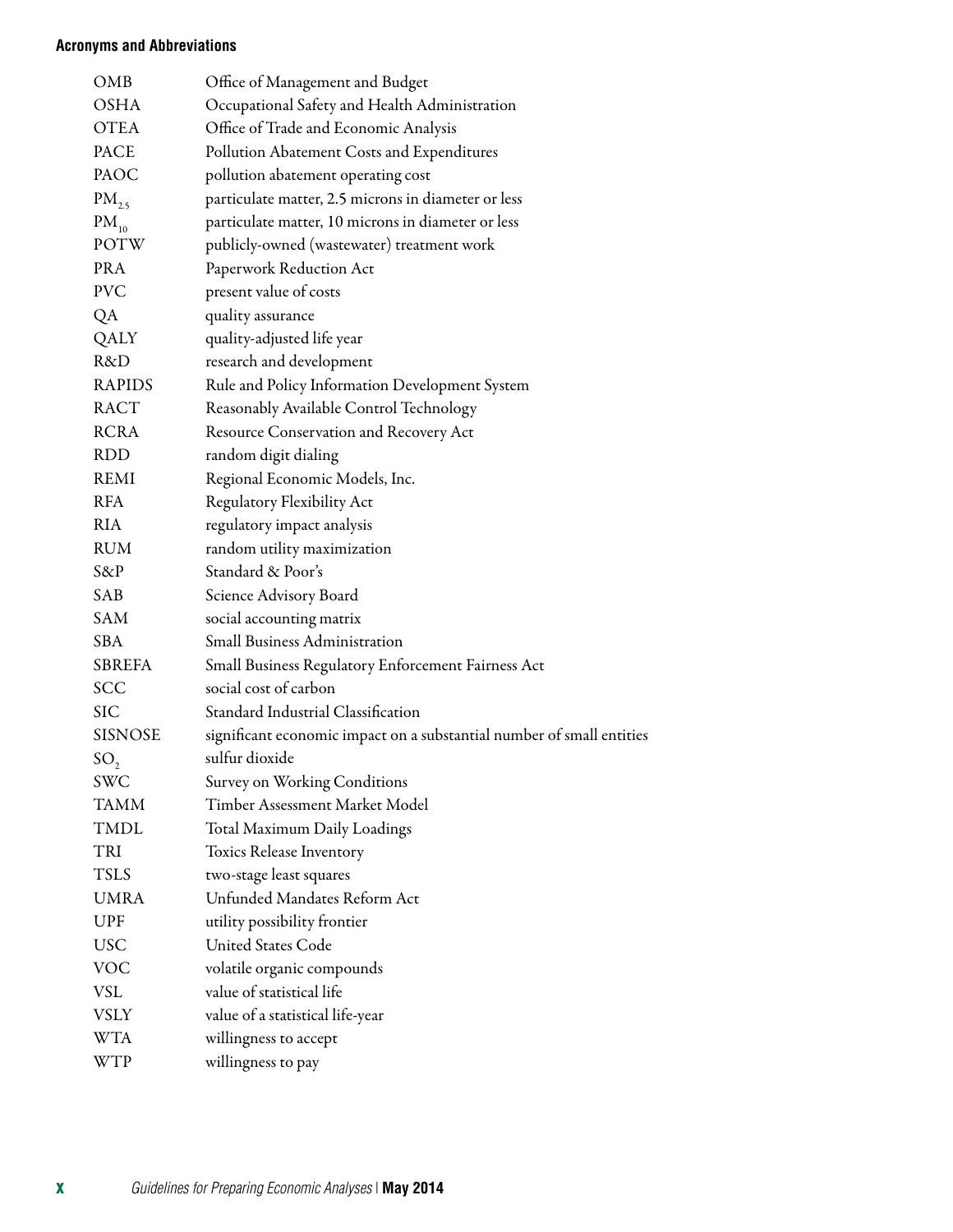# **Glossary**

#### **Annualized value**

An annualized value is a constant stream of benefits or costs. The annualized cost is the amount that a party would have to pay at the end of each period *t*  to add up to the same cost in present value terms as the stream of costs being annualized. Similarly, the annualized benefit is the amount that a party would accrue at the end of each period *t* to add up to the same benefit in present value terms as the stream of benefits being annualized.

#### **Baseline**

A baseline describes an initial, status quo scenario that is used for comparison with one or more alternative scenarios. In typical economic analyses the baseline is defined as the best assessment of the world absent the proposed regulation or policy action.

#### **Benefit-cost analysis (BCA)**

A BCA evaluates the favorable effects of policy actions and the associated opportunity costs of those actions. It answers the question of whether the benefits are sufficient for the gainers to potentially compensate the losers, leaving everyone at least as well off as before the policy. The calculation of net benefits helps ascertain the economic efficiency of a regulation.

#### **Benefits**

Benefits are the favorable effects society gains due to a policy or action. Economists define benefits by focusing on changes in individual well-being, referred to as welfare or utility. Willingness to pay (WTP) is the preferred measure of these changes as it theoretically provides a full accounting of individual preferences across trade-offs between income and the favorable effects.

# **Benefit-cost ratio**

A benefit-cost ratio is the ratio of the net present value (NPV) of benefits associated with a project or proposal, relative to the NPV of the costs of the project or proposal. The ratio indicates the benefits expected for each dollar of costs. Note that this ratio is not an indicator of the magnitude of net benefits. Two projects with the same benefit-cost ratio can have vastly different estimates of benefits and costs.

# **Cessation lag**

Cessation lag is the time interval between the cessation of exposure and the reduction in risk. See *latency* for a definition of a related but distinct concept.

### **Command-and-control regulation**

Command-and-control regulation requires polluters to meet specific emission-reduction targets defining acceptable levels of pollution. This type of regulation often requires the installation and use of specific types of equipment to reduce emissions. Commandand-control regulations usually impose the same requirements on all sources, although new and existing sources, taken as groups, are frequently subject to different standards.

### **Compliance cost**

A compliance cost is the expenditure of time or money needed to conform to government requirements such as legislation or regulation. In the case of environmental regulation, these direct costs are associated with: (1) purchasing, installing, and operating new pollution control equipment; (2) changing a production process by using different inputs or different mixtures of inputs; and (3) capturing waste products and selling or reusing them.

# **Consumption rate of interest**

Consumption rate of interest is the rate at which individuals are willing to exchange consumption over time. Simplifying assumptions, such as the absence of taxes on investment returns, imply that the consumption rate of interest equals the market interest rate, which also equals the rate of return on private sector investments.

# **Cost-effectiveness analysis (CEA)**

CEA examines the costs associated with obtaining an additional unit of an environmental outcome. It is designed to identify the least expensive way of achieving a given environmental quality target, or the way of achieving the greatest improvement in some environmental target for a given expenditure of resources.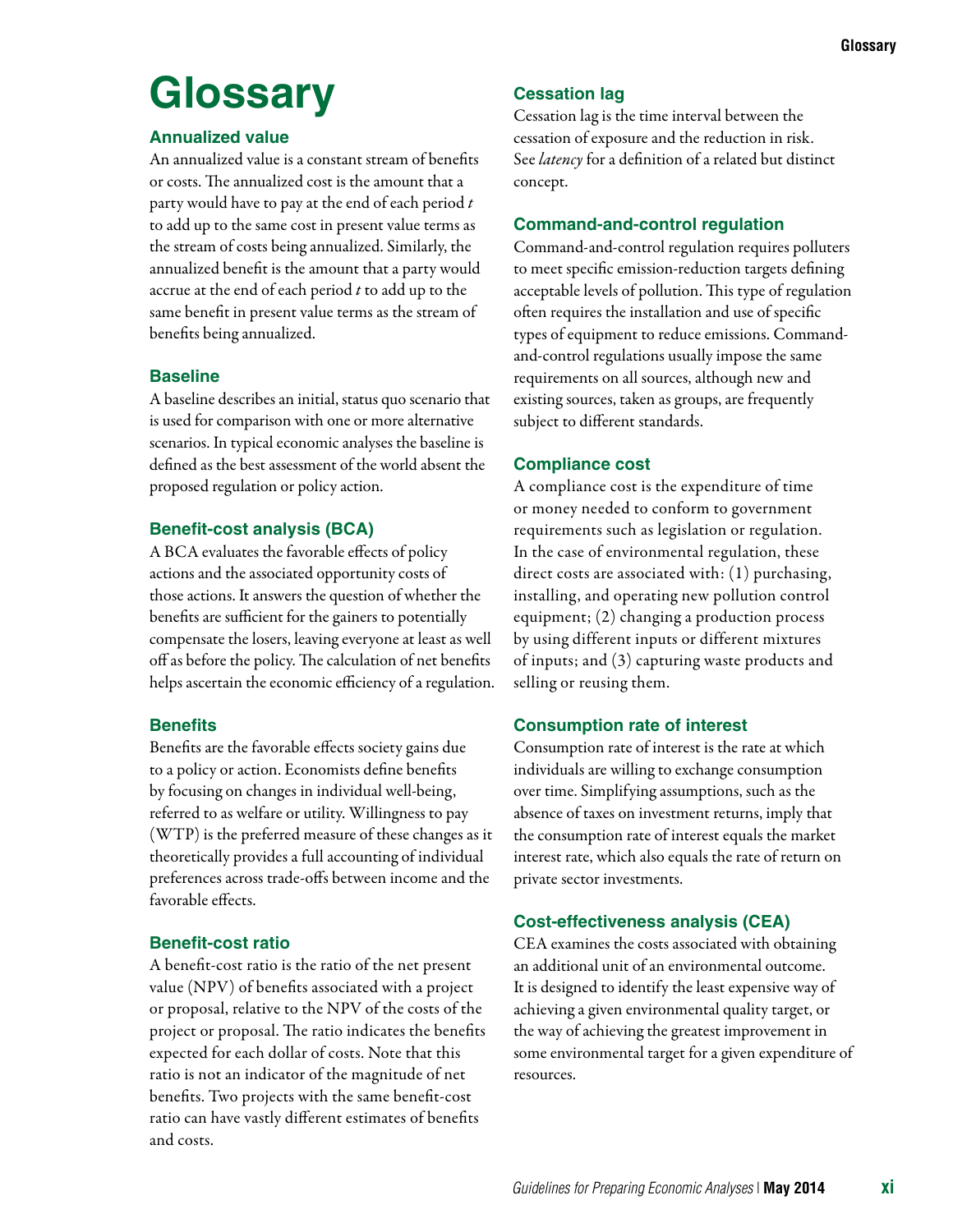#### **Glossary**

#### **Costs**

Costs are the dollar values of resources needed to produce a good or service; once allocated, these resources are not available for use elsewhere. *Private costs* are the costs that the buyer of a good or service pays the seller. *Social costs*, also called *externalities*, are the costs that people other than the buyers are forced to pay, often through non-pecuniary means, as a result of a transaction. The bearers of social costs can be either particular individuals or society at large.

#### **Distributional analysis**

Distributional analysis assesses changes in social welfare by examining the effects of a regulation across different subpopulations and entities. Two types of distributional analyses are the economic impact analysis (EIA) and the equity assessment.

#### **Economic efficiency**

Economic efficiency refers to the optimal production and consumption of goods and services. This generally occurs when prices of products and services reflect their marginal costs, or when marginal benefits equal marginal costs.

#### **Economic impact analysis (EIA)**

An EIA examines the distribution of monetized effects of a policy, such as changes in industry profitability or in government revenues, as well as non-monetized effects, such as increases in unemployment rates or numbers of plant closures.

#### **Elasticity of demand**

Elasticity of demand measures the relationship between changes in quantity demanded of a good and changes in its price. It is calculated as the percentage change in quantity demanded that occurs in response to a percentage change in price. As the price of a good rises, consumers will usually demand a lower quantity of that good. The greater the extent to which quantity demanded falls as price rises, the greater is the price elasticity of demand. Some goods for which consumers cannot easily find substitutes, such as gasoline, are considered price inelastic. Note that elasticity can differ between the short term and the long term. For example, if the price of gasoline rises, consumers will eventually find ways to conserve their use of the resource. Some of these ways, like finding a more fuel-efficient car, take time. Hence gasoline

would be price inelastic in the short term and more price elastic in the long term.

#### **Elasticity of supply**

Elasticity of supply measures the relationship between changes in quantity supplied of a good and changes in its price. It is measured as the percentage change in quantity supplied that occurs in response to a percentage change in price. For many goods the quantity supplied can be increased over time by locating alternative sources, investing in an expansion of production capacity, or developing competitive products that can substitute. One might therefore expect that the price elasticity of supply will be greater in the long term than the short term for such a good, that is, that supply can adjust to price changes to a greater degree over a longer period of time.

#### **Emissions tax**

An emissions tax is a charge levied on each unit of pollution emitted.

#### **Environmental justice**

Environmental justice is the fair treatment and meaningful involvement of all people regardless of race, color, national origin, or income with respect to the development, implementation, and enforcement of environmental laws, regulations, and policies. Fair treatment means that no group of people, including racial, ethnic, or socioeconomic groups should bear a disproportionate share of the negative environmental consequences resulting from industrial, municipal, and commercial operations or the execution of federal, state, local, and tribal programs and policies. Meaningful involvement means that: (1) people have an opportunity to participate in decisions about activities that can affect their environment and/or health; (2) the public's contribution can influence the regulatory agency's decision; (3) their concerns will be considered in the decision-making process; and (4) the decision makers seek out and facilitate the involvement of those potentially affected.<sup>1</sup>

<sup>1</sup> Definition taken from http://www.epa.gov/compliance/environmentaljustice/ index.html (accessed December 22, 2010).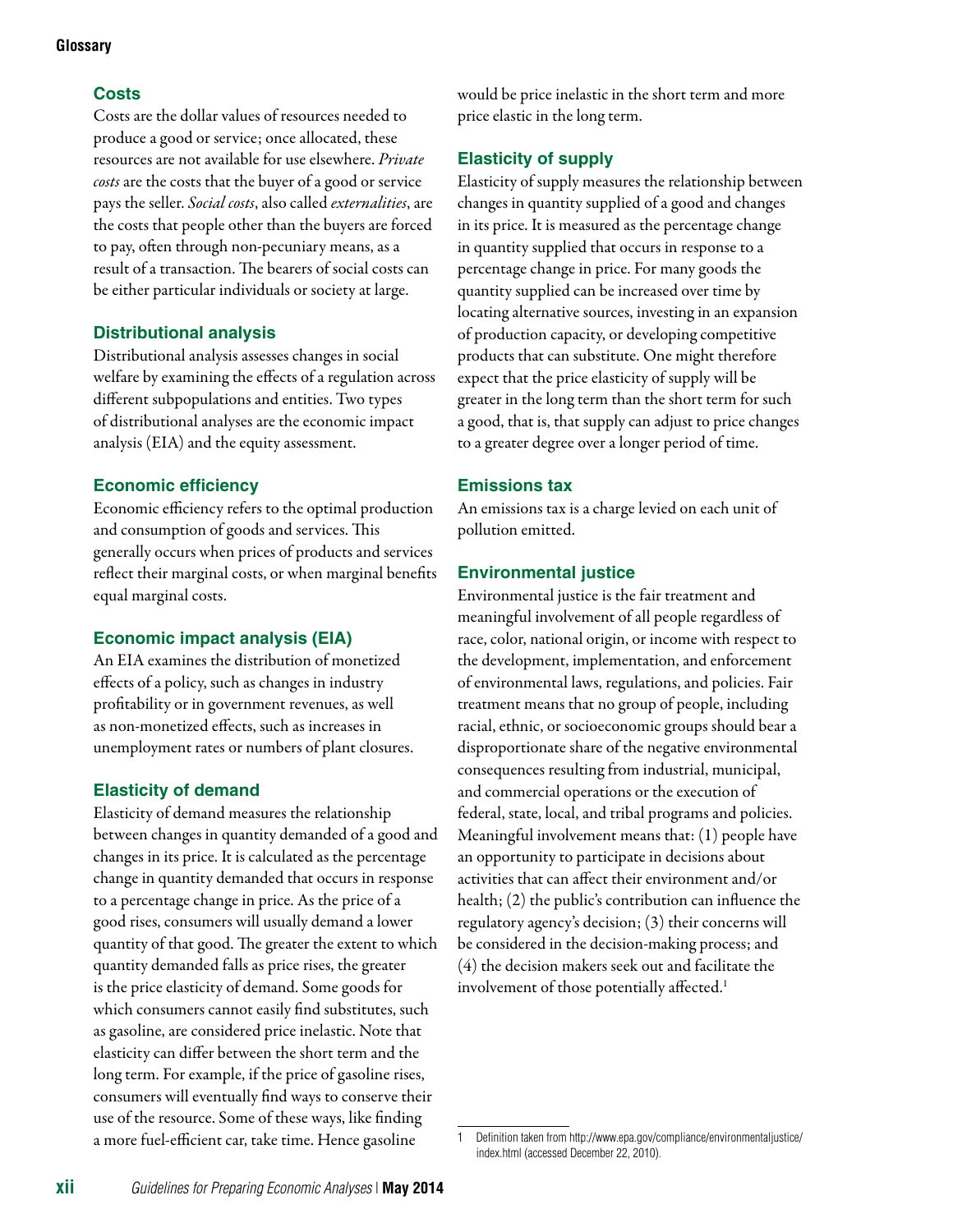#### **Equity assessment**

An equity assessment examines the distribution of benefits and costs associated with a regulation across specific sub-populations. Disadvantaged or vulnerable sub-populations, for example low-income households, may be of particular concern.

#### **Expert elicitation**

Expert elicitation is a formal, highly-structured and well-documented process for obtaining the judgments of multiple experts. Typically, an elicitation is conducted to evaluate uncertainty. This uncertainty could be associated with: the value of a parameter to be used in a model; the likelihood and frequency of various future events; or the relative merits of alternative models.

#### **Externalities**

An externality is a cost or benefit resulting from an action that is borne or received by parties not directly participating in the action.

#### **Flow pollutant**

A flow pollutant is a pollutant for which the environment has some absorptive capacity. It does not accumulate in the environment as long as its emission rate does not exceed the absorptive capacity of the environment. Animal and human wastes are examples of flow pollutants.

#### **Hotspot**

A hotspot is a geographic area with a high level of pollution/contamination within a larger geographic area of low or "normal" environmental quality.

#### **Kaldor-Hicks criterion**

The Kaldor-Hicks criterion is really a combination of two criteria: the Kaldor criterion and the Hicks criterion. The Kaldor criterion states that an activity will contribute to Pareto optimality if the maximum amount the gainers are prepared to pay is greater than the minimum amount that the losers are prepared to accept. Under the Hicks criterion, an activity will contribute to Pareto optimality if the maximum amount the losers are prepared to offer to the gainers in order to prevent the change is less than the minimum amount the gainers are prepared to accept as a bribe to forgo the change. In other words, the Hicks compensation test is conducted from the

losers' point of view, while the Kaldor compensation test is conducted from the gainers' point of view. The Kaldor-Hicks criterion is widely applied in welfare economics and managerial economics. It forms an underlying rationale for BCA.

#### **Latency**

Latency is the time interval from the first exposure of a pollutant until the increase in health risk. See *cessation lag* for a definition of a related but distinct concept.

#### **Leakages**

A leakage is the displacement of pollution from one location to another as a result of the imposition of tighter pollution controls. Under tradable permit systems, leakages occur when pollution is displaced to an area not affected by a cap on allowed emissions.

#### **Marginal benefit**

The marginal benefit is the benefit received from an incremental increase in the consumption of a good or service. It is calculated as the increase in total benefit divided by the increase in consumption.

#### **Marginal cost**

The marginal cost is the change in total cost that results from a unit increase in output. It is calculated as the increase in total cost divided by the increase in output.

#### **Marginal social benefit**

The marginal social benefit is the marginal benefit received by the consumer of a good (marginal private benefit) plus the marginal benefit received by other members of society (external benefit).

#### **Marginal social cost**

The marginal social cost is the marginal cost incurred by the producer of a good (marginal private cost) plus the marginal cost imposed on other members of society (external cost).

#### **Market failure**

Market failure is a condition where the allocation of goods and services by a market is not efficient. Causes of market failure include: externalities, concentration of market power, information asymmetry, transactions costs, and the nature of the good (e.g.,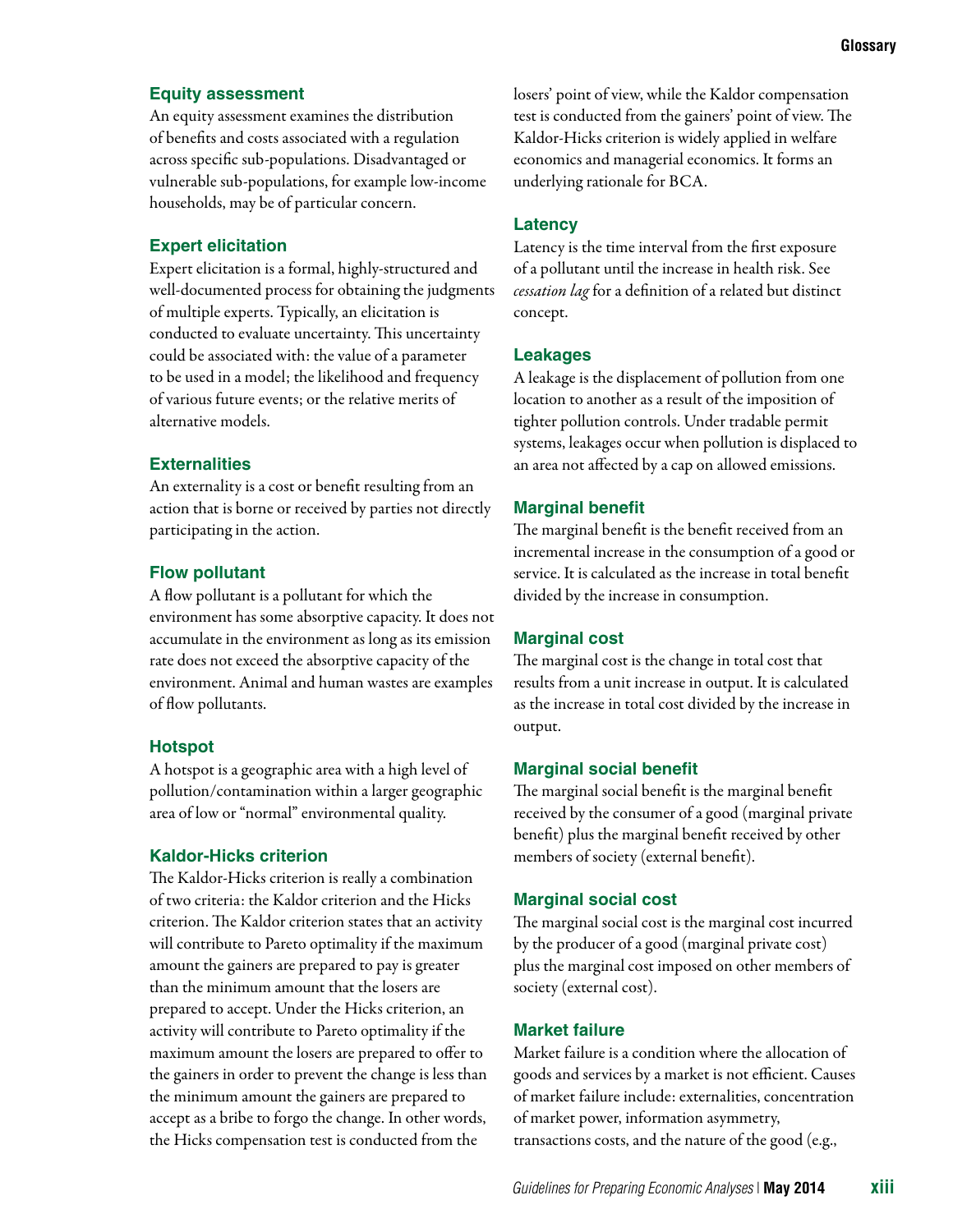#### **Glossary**

public goods). For environmental conditions, externalities are the most likely causes of the failure of private and public sector institutions to correct pollution damages.

#### **Market permit systems**

A market permit system is a system under which emissions sources are required to have emissions permits matching their actual emissions. Each permit specifies how much the source is allowed to emit and is transferable among firms.

#### **Market-based incentives**

Market-based incentives include a wide variety of methods for environmental protection. Instruments such as taxes, fees, charges, and subsidies generally "price" pollution and leave decisions about the level of emissions to each source. Another example is the market permit system, which sets the total quantity of emissions and then allows trading of permits among firms.

#### **Meta-analysis**

Meta-analysis is a statistical method of pooling data and/or results from a set of comparable studies of a problem. Pooling in this way provides a larger sample size for evaluation and allows for a stronger conclusion than can be provided by any single study. Meta-analysis yields a quantitative summary of the combined results.

#### **Net benefits**

Net benefits are calculated by subtracting total costs from total benefits.

#### **Net future value**

Net future value is similar to NPV, however, instead of discounting all future values back to the present, values are accumulated forward to some future time period — for example, to the end of the last year of a policy's effects.

#### **Net present value (NPV)**

The NPV is calculated as the present value of a stream of current and future benefits minus the present value of a stream of current and future costs.

#### **Non-use value**

Non-use value is the value that an individual may derive from a good or resource without consuming

it, as opposed to the value obtained from use of the resource. Non-use values can include *bequest value*, where an individual places a value on the availability of a resource to future generations; *existence value,*  where an individual values the mere knowledge of the existence of a good or resource; and *paternalistic altruism*, where an individual places a value on others' enjoyment of the resource.

#### **Opportunity cost**

Opportunity cost is the value of the next best alternative to a particular activity or resource. Opportunity cost need not be assessed in monetary terms. It can be assessed in terms of anything that is of value to the person or persons doing the assessing. For example a grove of trees used to produce paper may have a next-best-alternative use as habitat for spotted owls. Assessing opportunity costs is fundamental to assessing the true cost of any course of action. In the case where there is no explicit accounting or monetary cost (price) attached to a course of action, ignoring opportunity costs could produce the illusion that the action's benefits cost nothing at all. The unseen opportunity costs then become the implicit hidden costs of that course of action.

#### **Quality-adjusted life year (QALY)**

QALY is a composite measure used to convert different types of health effects into a common, integrated unit, incorporating both the quality and quantity of life lived in different health states. This metric is commonly used in medical arenas to make decisions about medical interventions.

#### **Shadow price of capital**

The shadow price of capital takes into account the social value of displacing private capital investments. For example, when a public project displaces private sector investments, the correct method for measuring the social costs and benefits requires an adjustment of the estimated costs (and perhaps benefits as well) prior to discounting using the consumption rate of interest. This adjustment factor is referred to as the "shadow price of capital."

#### **Social cost**

From a regulatory standpoint, social cost represents the total burden a regulation will impose on the economy. It can be defined as the sum of all opportunity